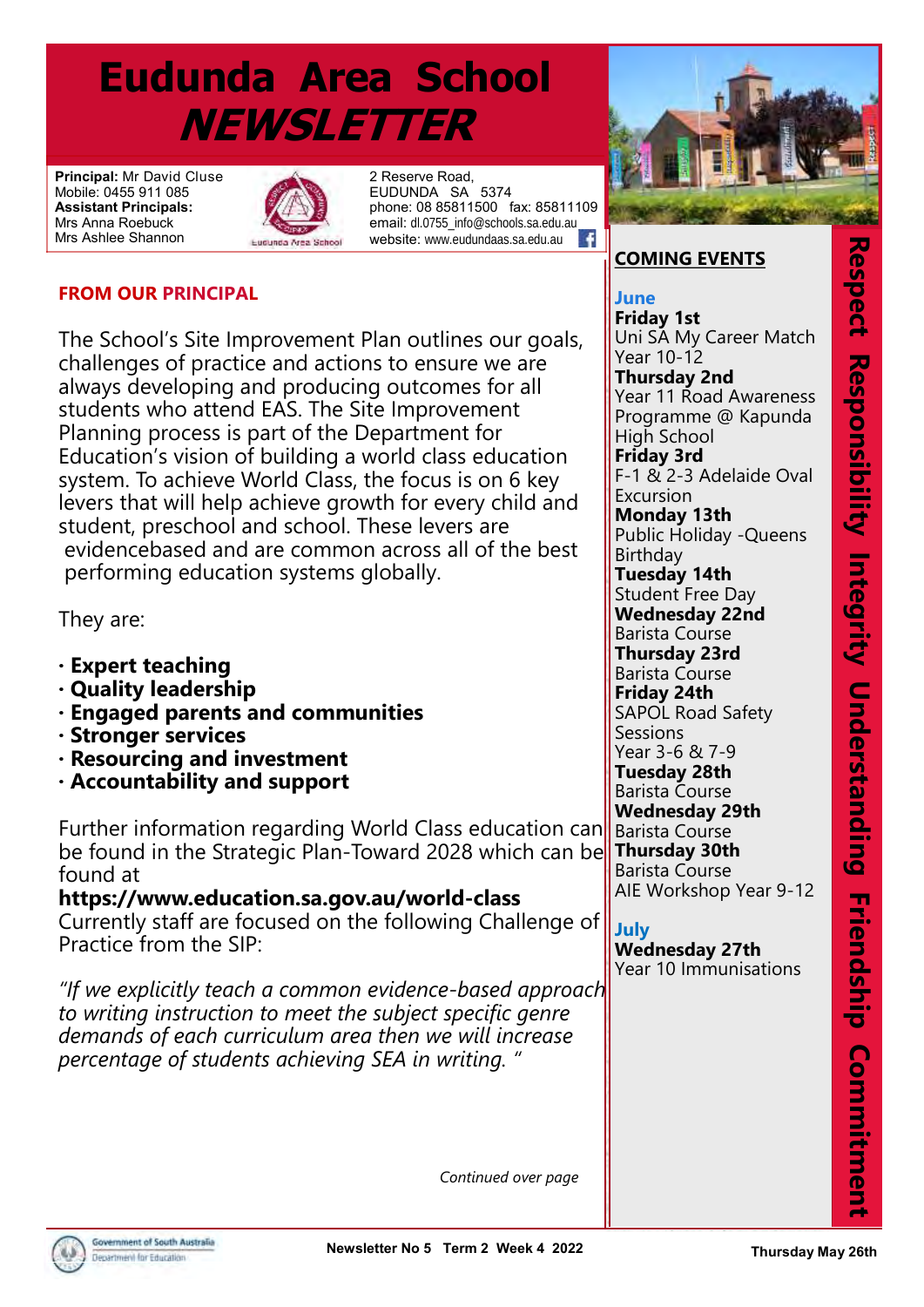Staff are involved in Professional Learning Communities as part of the staff meeting process and using the evidence based text "the writing revolution" as the basis of our learning. The learning that occurs is trialled and improved in all classes and shared as part of our whole school agreement.

Success is measured from individual improvement for all students, with the current narrow focus of staff and students work being that each student will:

**· produce grammatically correct, structurally sound and meaningful sentences**

**· write paragraphs that are focused on one idea or a set of like ideas, using correct paragraph structure (topic sentence, supporting details, concluding sentence)**

At this early stage the evidence is that we are making an impact into student outcomes in these areas.

DAVID CLUSE Principal

#### **Year 12's**

On Friday, May 20th the Year 12 students, families and staff enjoyed an evening meal at El Estanco.

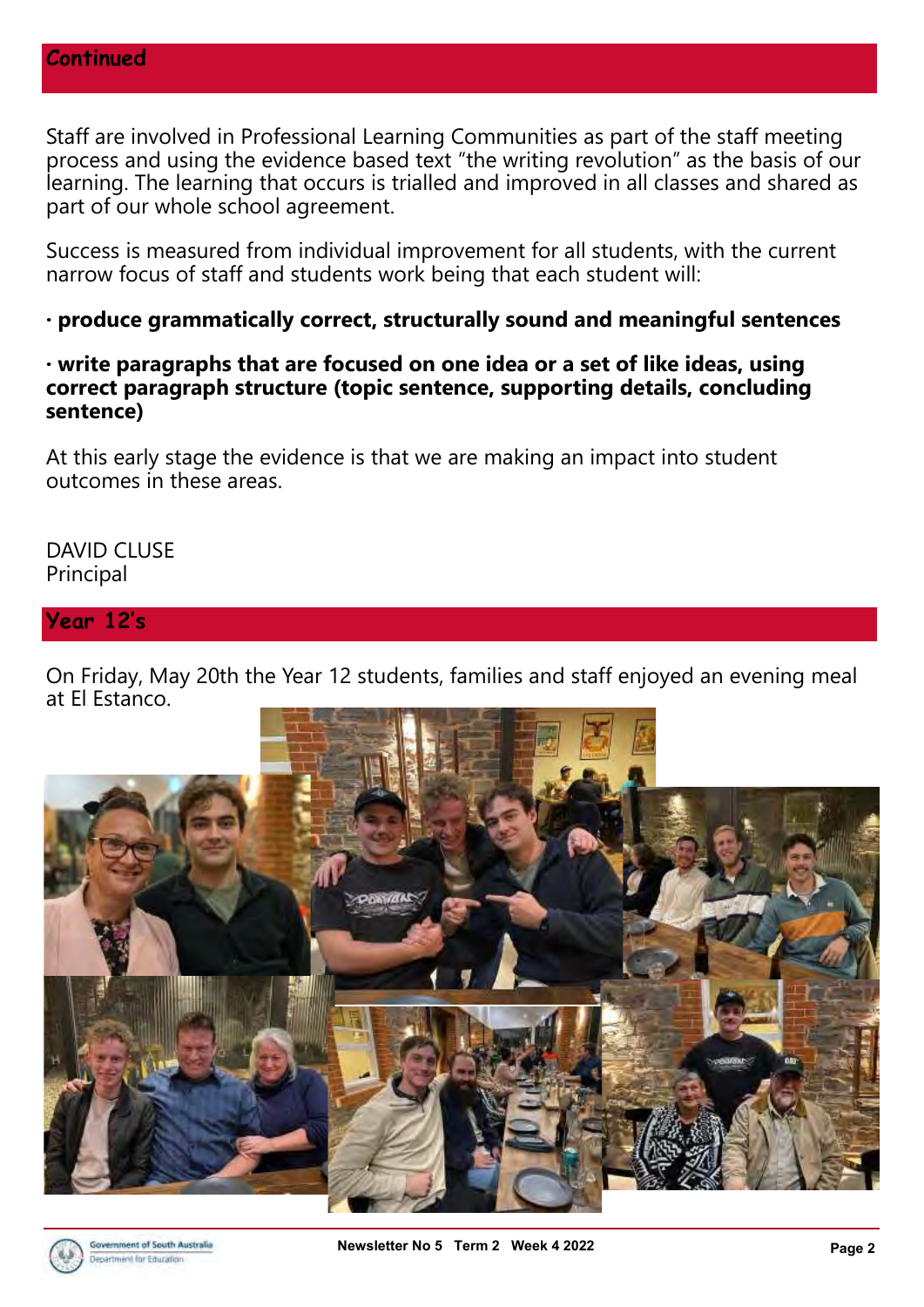# **Primary News**

Primary School Value award winners, from the Assembly that was held on Friday, May, 20th.





Dean from the Intervention Class



Selenia, Stella & Caleb from the Foundation/1 Class.



Oswald, Kiara & Hayley from the 2/3 Class.



Aiden, Ariel & Archie from the Year 6 Class.



Jackson, Dean & Hunter with their Reading Eggs Certificates.



Hayley, Raul, Emma & Blake from the 4/5 Class.

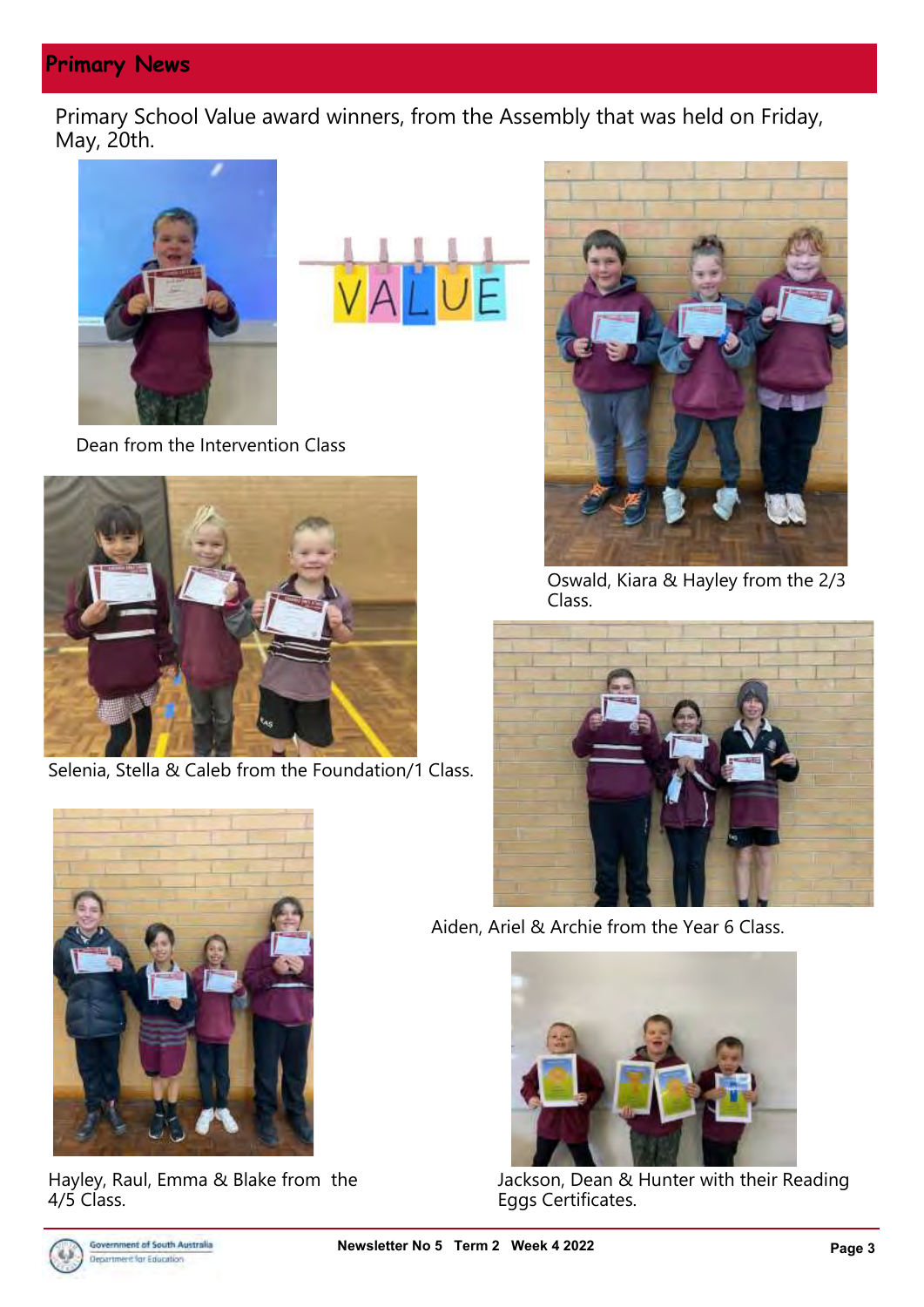## **Year 7/8 Knockout Football**

On Thursday, May 19th seven of our Year 7/8 students travelled to Port Pirie to compete in the annual knockout football competition. The boys formed a team which also included students from Riverton and Burra. Although results didn't go our way, the boys played in the spirit of the game and should be proud of their efforts and the way they represented EAS!





Back left: James Brannan, Brett Schiller, Liam Prior & Jackson Court Front left: Beau Prior, Jackson Chenoweth & Owen Crawford.

> **COMING TOGETHER** IS A BEGINNING.

**KEEPING TOGETHER** IS PROGRESS.

**WORKING TOGETHER IS** SUCCESS.



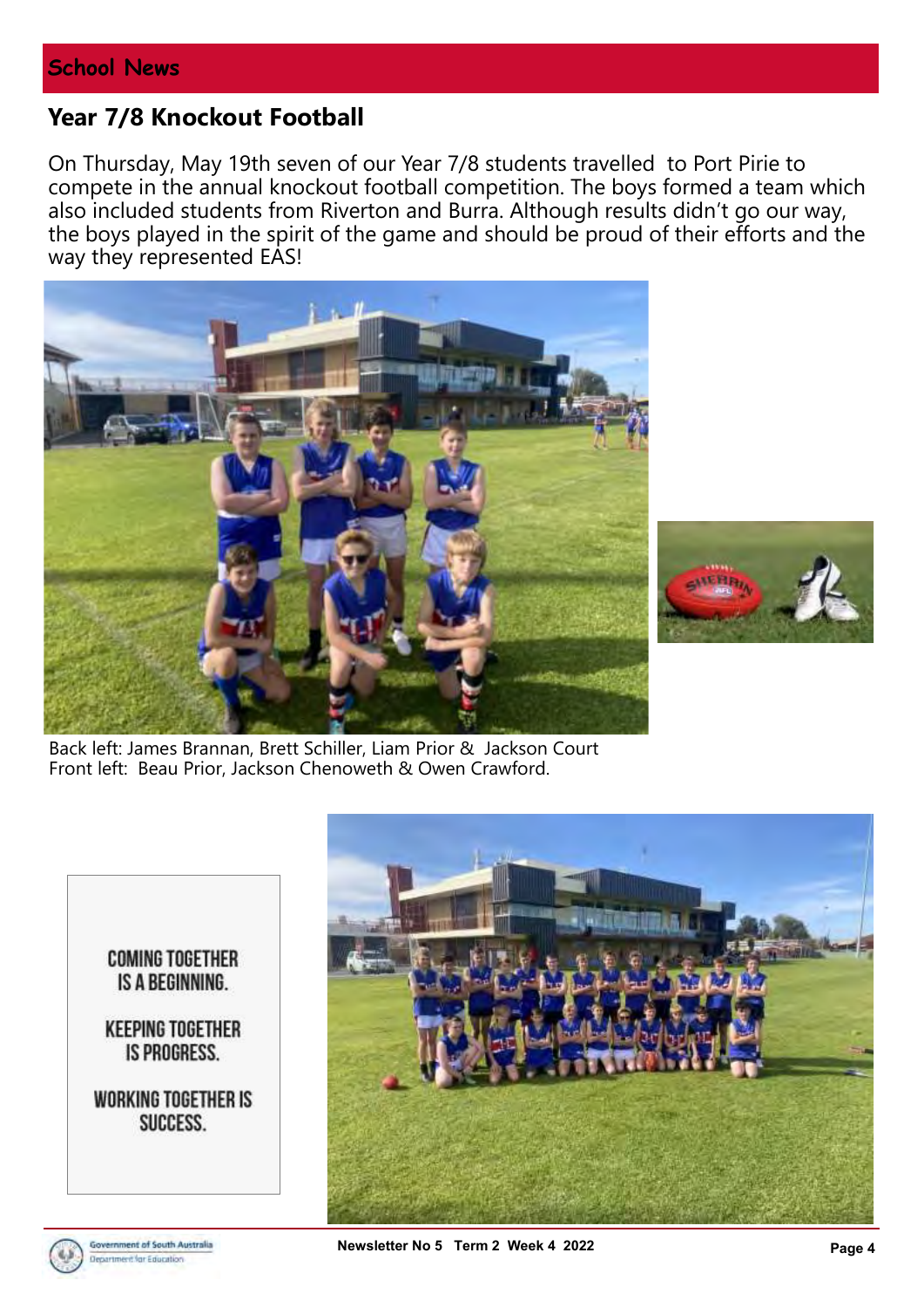## **Year 11 Surf Camp**

On May the 9th to the 11th the Year 11 Outdoor Education students went on a short trip to Corny Point for three days. The purpose of this camp was to develop surfing skills, minimise our environmental impact and developing leadership and collaboration skills between one another. During the second day, our group of students participated in a short nature walk along the beach talking about Aboriginal culture and how they lived, this involved many different ways that Aboriginal peoples got their water and how they hunted. On night two we had a table tennis tournament against Renmark High School and obviously taking home the chocolates. The final day seen the best weather regarding the surf and we were able to catch some gnarly waves before we went home. Overall, we had a really enjoyable time!

#### William White









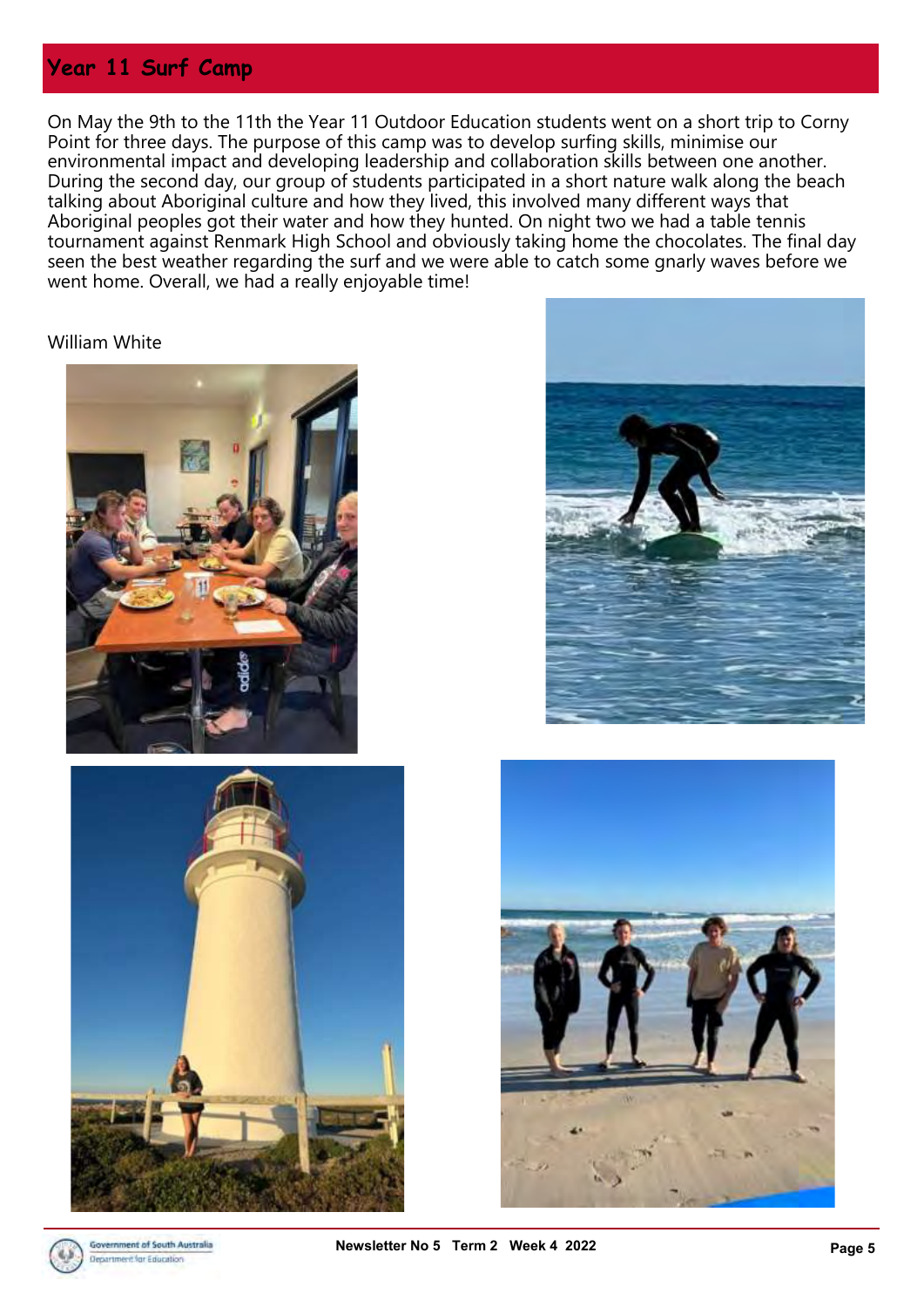#### **Millster News**

At the beginning of this term four EAS students; Jackson Schutz, Cody Birchenough, Ryan Diener, Seth Hodgson, and six Students from Burra Community School headed up to the Flinders Ranges for a seven day trek. Home of the classic Aussie Mozzie, the Big Red Kangaroo and the occasional Emu, students had to battle their way through the outback on a survival mission. All boys expressed their enjoyment and challenges of the camp in an interview this week. Jackson stated that he absolutely loved the experience - even if he didn't shower for seven days. Jackson managed to push himself out of his comfort zone and complete all the challenges. One of his fears was the high rope jump, which was eight metres in the air, however he triumphantly completed the course! Ryan particularly enjoyed making new friends and being flung in the air like a possum. The experience allowed him to overcome his fear of heights and has taught him to not give up so easily on tasks. Cody's highlights were completing the high ropes course and being the winner of the Operation Flinders Bear as a result of the enormous growth he demonstrated on the camp. The experience allowed Cody to self-reflect on himself regarding his past and what he plans to achieve in his future. Congratulations also to Mr Dempsey for surviving the camp and coming back in one piece.

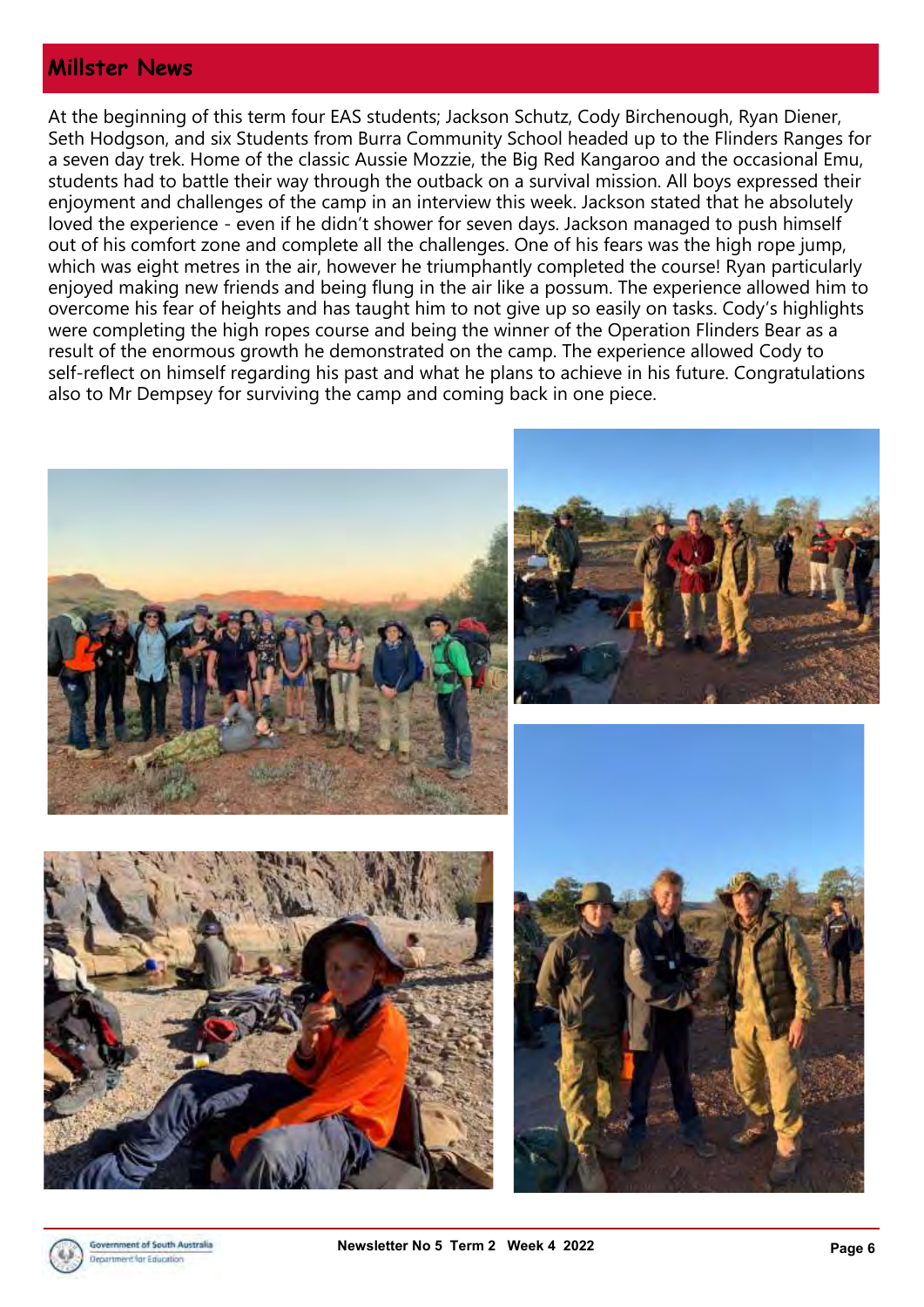# **Millsters News continued**



















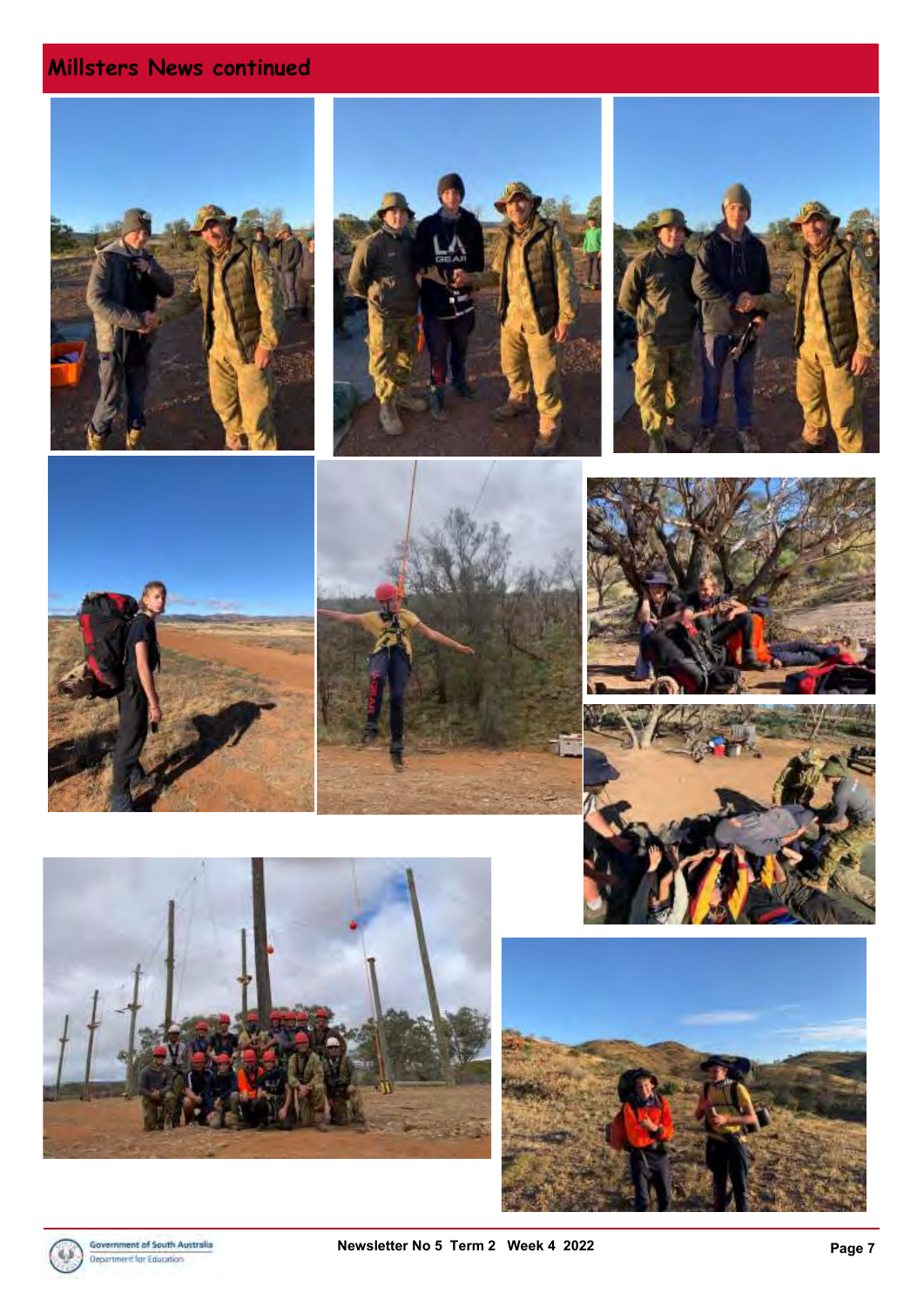## **Millster News continued**

On Monday ten students from the high school competed in the SASSSA Cross Country competition in Burra. They fought against students from Clare HS, Burra CS, Balaklava HS and St Joseph's in the endeavour of being the first to cross the line after running through the undulating terrain of the Burra hills. Shine Nahayo finished first in his age group, Alex Wilson, Brett Schiller, Bella Chenoweth, Jack Schiller finished second in their age group, Regan Mosey finished third, Jackson Court and Riley Henke finished fourth, Madison Innes and Angie Mc Laughlin finished fifth in their age group. Congratulations to all competitors, you made us all proud.









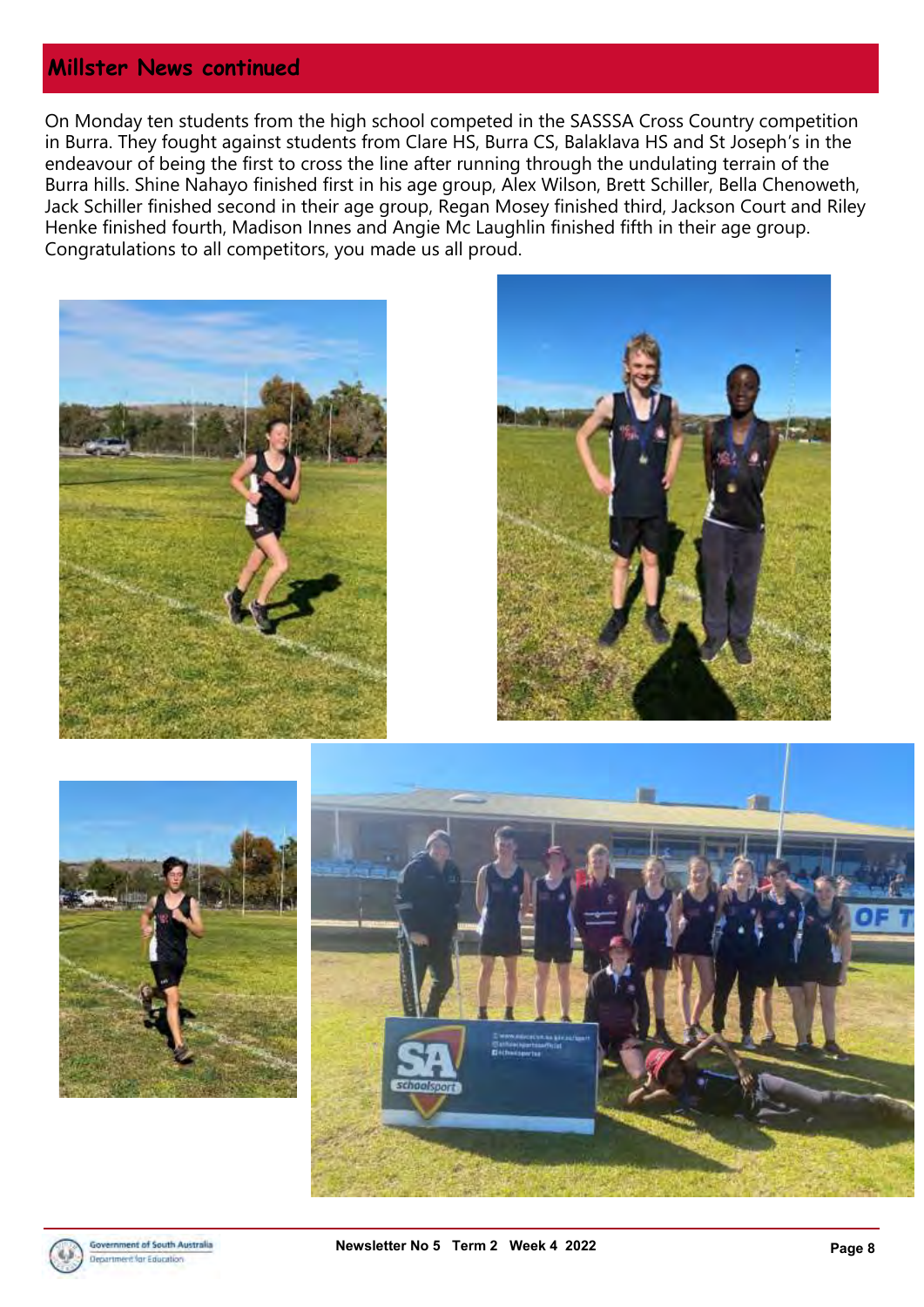### **Millster News continued**

On Wednesday the EAS Fitness Gym restarted. Students who want to use the exercise equipment can use it at lunchtimes on Wednesdays. Mr Launer and his Merry Gang of Muscle Men will be supervising us as with the aim to become fitter and heathier. The challenge has been set to beating Lee at arm wrestling, so remember to eat your broccoli!

#### *How can you go 10 days without sleep?*

*You throw away my outside, eat my inside, then throw away the inside. What am I? If you have it, you don't share it. If you share it, you don't have it. What is it?* If you figure out the answer, email me at milly.roebuck806@schools.sa.edu.au I hope you enjoyed this fortnight's newsletter and see you next time.

Millster.

#### **School News**



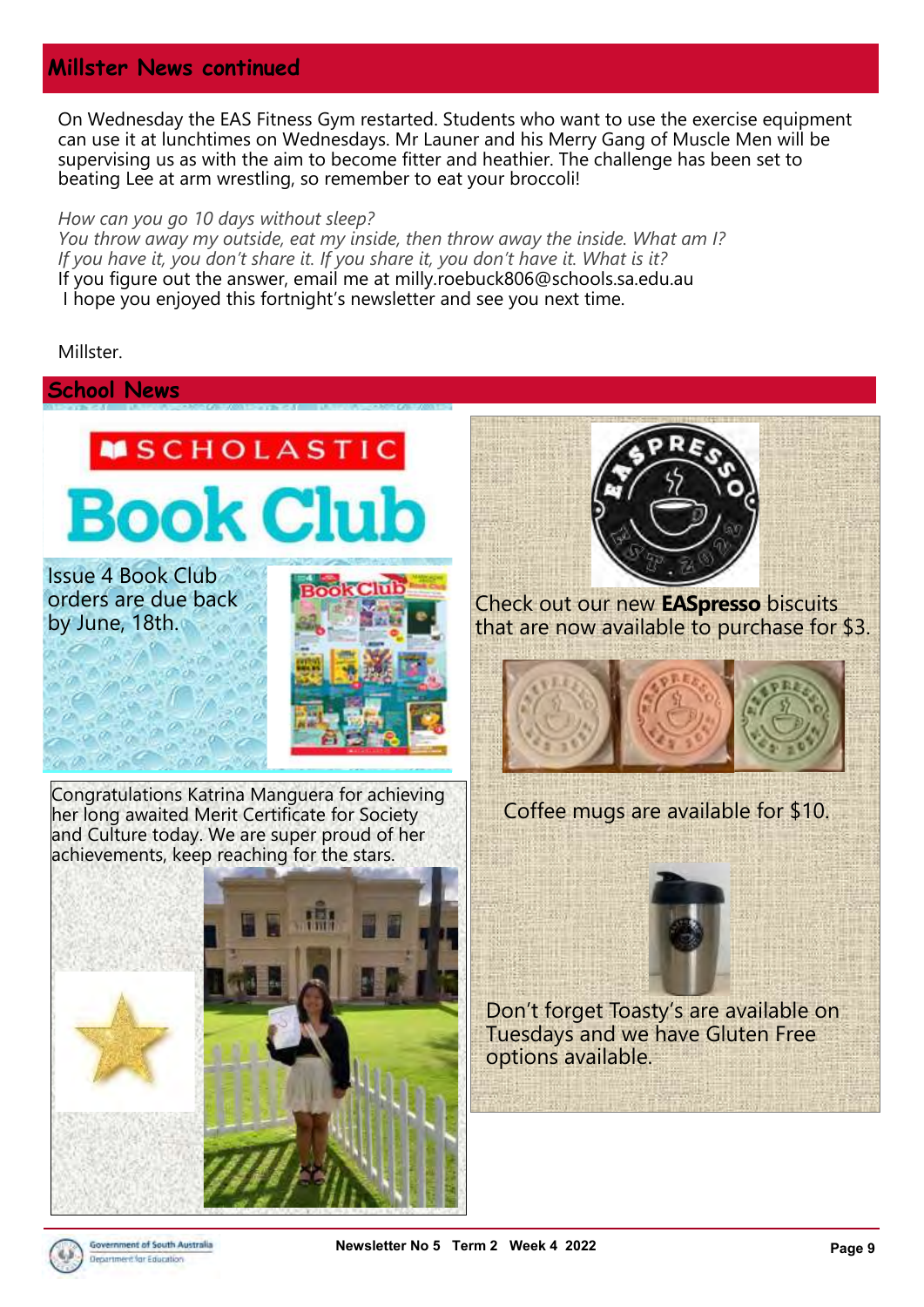#### A NOTE FROM THE COUNSELLOR:

One of the biggest causes of stress in students is school work… classwork, assignments, homework (Jain & Singhai, 2017, p. 59). Let one assignment lapse and soon the momentum is lost and more coursework suffers. BUT there is hope. Developing good study habits will enhance your learning and allow you to retain more information (p. 63).

Look through the following list and highlight some things you would be interested in incorporating into your routine in order to maximise the time you spend studying and learning.

#### **HELPFUL STUDY TIPS**

Set the timer for one hour, then get up and stretch, drink and/or eat something nourishing, go for a walk. Your brain will continue to subliminally think about the material.

Aim to study each day for at least one hour.

Check your vision and use reading glasses if necessary.

Put on some good study background music (use what works for you… classical, ambient sounds, piano, guitar, etc. – google search study music in your browser).

Eat healthy meals and nourishing snacks.

Stay hydrated – drink a brain boosting drink (Water, green tea, peppermint tea, juice, kefir, smoothies, hot chocolate).

Rest and take a break when you are tired.

Get a good night's rest (aim for at least 7 hours).

Handwritten notes have been shown to be remembered more often than typed ones.

Use mind maps for study and keeping track of assignments **(www.ted.com./talks/hazel\_wagner\_want\_to\_learn\_better\_start\_mind\_mapping)** 

Read aloud

Join a study group.

Explain what you are learning to a friend.

Leave a written assignment overnight then proofread for a fresh perspective. Proofread aloud for flow: confusing sentences are more apparent when you read aloud.

Don't study in the same place day after day… change your surroundings occasionally (e.g. different room, outside, library, etc.)

**REMINDER:** Don't just read and highlight – actively engage with the information by taking notes, drawing mind maps, explaining what you've read to someone else (Like a friend or parent).

### *BE EXCITED TO BE LEARNING SOMETHING NEW. YOU ARE GROWING.*